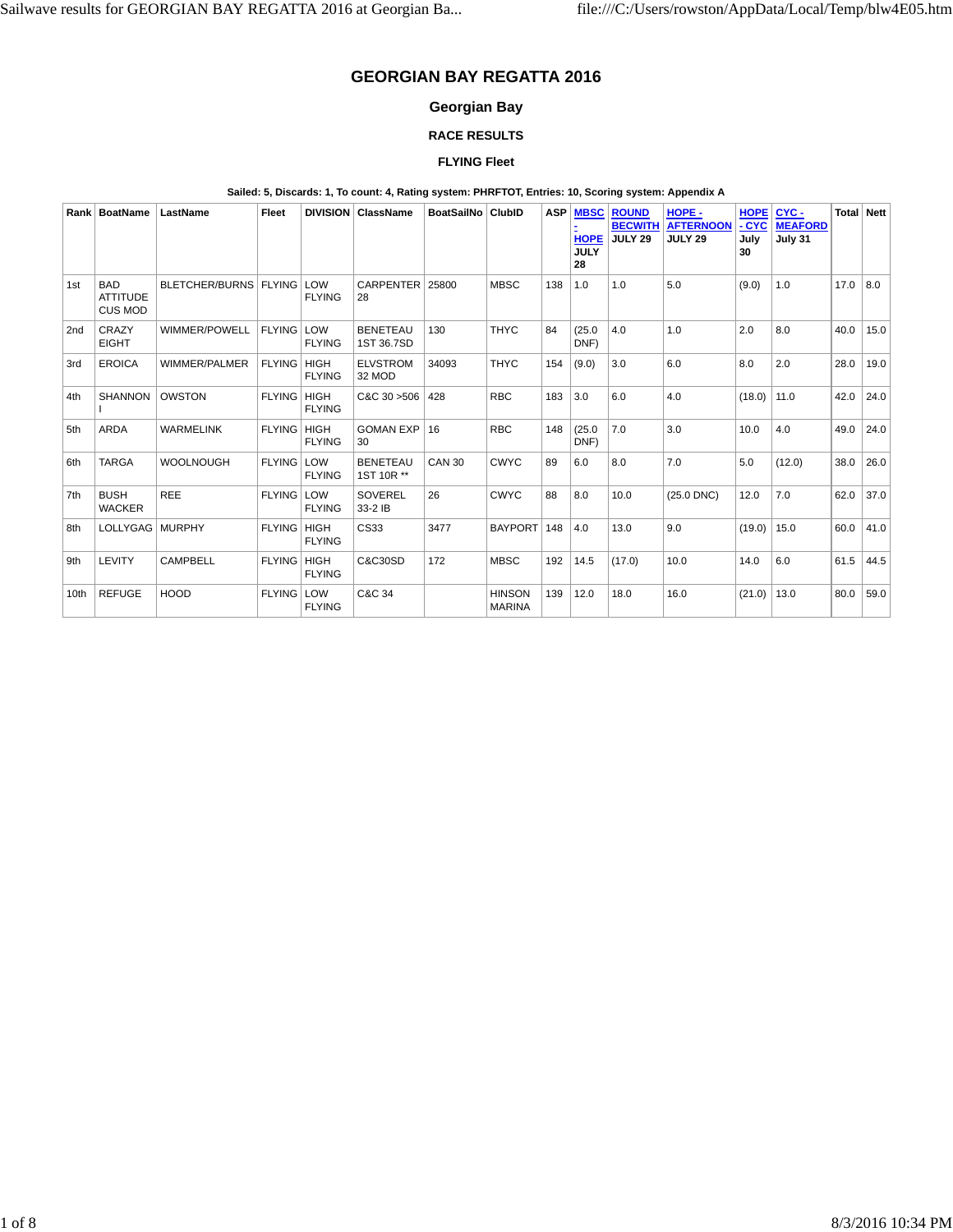#### **WHITE Fleet**

|                 | Rank   BoatName              | LastName         | Fleet        | <b>DIVISION</b>      | ClassName                    | BoatSailNo    | ClubID ASP  |     | <b>MBSC</b><br><b>HOPE</b><br><b>JULY</b><br>28 | <b>ROUND</b><br><b>BECWITH</b><br><b>JULY 29</b> | HOPE-<br><b>AFTERNOON</b><br><b>JULY 29</b> | <b>HOPE</b><br>- CYC<br>July<br>30 | CYC-<br><b>MEAFORD</b><br>July 31 | <b>Total</b> | Nett        |
|-----------------|------------------------------|------------------|--------------|----------------------|------------------------------|---------------|-------------|-----|-------------------------------------------------|--------------------------------------------------|---------------------------------------------|------------------------------------|-----------------------------------|--------------|-------------|
| 1st             | <b>SGIAN DUBH</b>            | YOUNG            | WHITE HIGH   | <b>WHITE</b>         | NIAGARA 26<br>OB **          | <b>CAN 14</b> | <b>CWYC</b> | 207 | 2.0                                             | 2.0                                              | 2.0                                         | (7.0)                              | 5.0                               | 18.0         | 11.0        |
| 2 <sub>nd</sub> | QAMOTIQ                      | <b>CAMPBELL</b>  | <b>WHITE</b> | LOW<br><b>WHITE</b>  | <b>GOMAN EXP</b><br>35       | 54363         | <b>CWYC</b> | 135 | 5.0                                             | 5.0                                              | 8.0                                         | 1.0                                | (9.0)                             | 28.0         | 19.0        |
| 3rd             | <b>STAR</b><br><b>SHADOW</b> | DONALDSON WHITE  |              | HIGH<br><b>WHITE</b> | WHITBY 42K                   | 333           | <b>MBSC</b> | 229 | (19.0)                                          | 14.0                                             | 11.0                                        | 6.0                                | 3.0                               | 53.0         | 34.0        |
| 4th             | <b>GRIZZLY</b>               | <b>WILSON</b>    | WHITE LOW    | <b>WHITE</b>         | <b>GOMAN EXP</b><br>30       | 34335         | <b>MBSC</b> | 162 | 7.0                                             | 11.0                                             | (18.0)                                      | 11.0                               | 14.0                              | 61.0         | 43.0        |
| 5th             | <b>LIBRA</b>                 | <b>MATTHEWS</b>  | <b>WHITE</b> | HIGH<br><b>WHITE</b> | AJAX 28                      | A28           | <b>RBC</b>  | 230 | 13.0                                            | 9.0                                              | (15.0)                                      | 15.0                               | 10.0                              | 62.0         | 47.0        |
| 6th             | CRAZY LEGS                   | <b>MITCHELL</b>  | WHITE LOW    | <b>WHITE</b>         | C&C 37-40+                   | 37024         | <b>MBSC</b> | 102 | 10.0                                            | (22.0)                                           | 21.0                                        | 4.0                                | 20.0                              | 77.0         | 55.0        |
| 7th             | ARIAEL                       | <b>WILL</b>      | WHITE LOW    | <b>WHITE</b>         | <b>BRISTOL</b><br>43.3       | 2699          | <b>MBSC</b> | 143 | 20.0                                            | (21.0)                                           | 14.0                                        | 3.0                                | 19.0                              | 77.0         | 56.0        |
| 8th             | LIBRA II                     | <b>BANNISTER</b> | WHITE   HIGH | <b>WHITE</b>         | <b>CONTESSA</b><br>32        | 68            | <b>RBC</b>  | 218 | 14.5                                            | 16.0                                             | 13.0                                        | 16.0                               | (17.0)                            | 76.5         | 59.5        |
| 9th             | <b>EVER</b><br><b>GREEN</b>  | <b>HAYDEN</b>    | WHITE HIGH   | <b>WHITE</b>         | <b>ISLANDER</b><br>30 BAHAMA | 127           | <b>MBSC</b> | 204 | (18.0)                                          | 15.0                                             | 12.0                                        | 17.0                               | 16.0                              | 78.0         | 60.0        |
| 10th            | <b>CORSAIR VI</b>            | <b>WINKS</b>     | WHITE LOW    | <b>WHITE</b>         | C&C 34/36+<br><b>WK</b>      | 28            | <b>MBSC</b> | 129 | 17.0                                            | (19.0)                                           | 17.0                                        | 13.0                               | 18.0                              | 84.0         | 65.0        |
| 11th            | <b>PERK</b>                  | ROBERTSON WHITE  |              | LOW<br><b>WHITE</b>  | C&C 40-2                     | 21112         | <b>MBSC</b> | 123 | 11.0                                            | 20.0                                             | 19.0                                        | 20.0                               | (21.0)                            | 91.0         | 70.0        |
| 12th            | <b>ZEAL BOOT</b>             | <b>HIGGS</b>     | WHITE HIGH   | <b>WHITE</b>         | C&C30>506                    | 417           | <b>MBSC</b> | 208 | 16.0                                            | 12.0                                             | 20.0                                        | (25.0)<br>DNC)                     | 25.0 DNC                          | 98.0         | 73.0        |
| 13th            | <b>WINDHOVER</b>             | <b>FINDLAY</b>   | WHITE LOW    | <b>WHITE</b>         | <b>CATALINA</b><br>350-1 WK  | 120           | <b>RBC</b>  | 165 | (25.0)<br>DNF)                                  | 23.0                                             | 22.0                                        | 22.0                               | 22.0                              | 114.0        | 89.0        |
| 14th            | <b>HARMONY</b>               | <b>CHAMPION</b>  | <b>WHITE</b> | HIGH<br><b>WHITE</b> | <b>NORTHERN</b><br>25        | 101           | <b>RBC</b>  | 245 | (25.0)<br>DNC)                                  | 25.0 DNC                                         | 25.0 DNC                                    | 25.0<br><b>DNC</b>                 | 25.0 DNC                          |              | 125.0 100.0 |

#### **Sailed: 5, Discards: 1, To count: 4, Rating system: PHRFTOT, Entries: 14, Scoring system: Appendix A**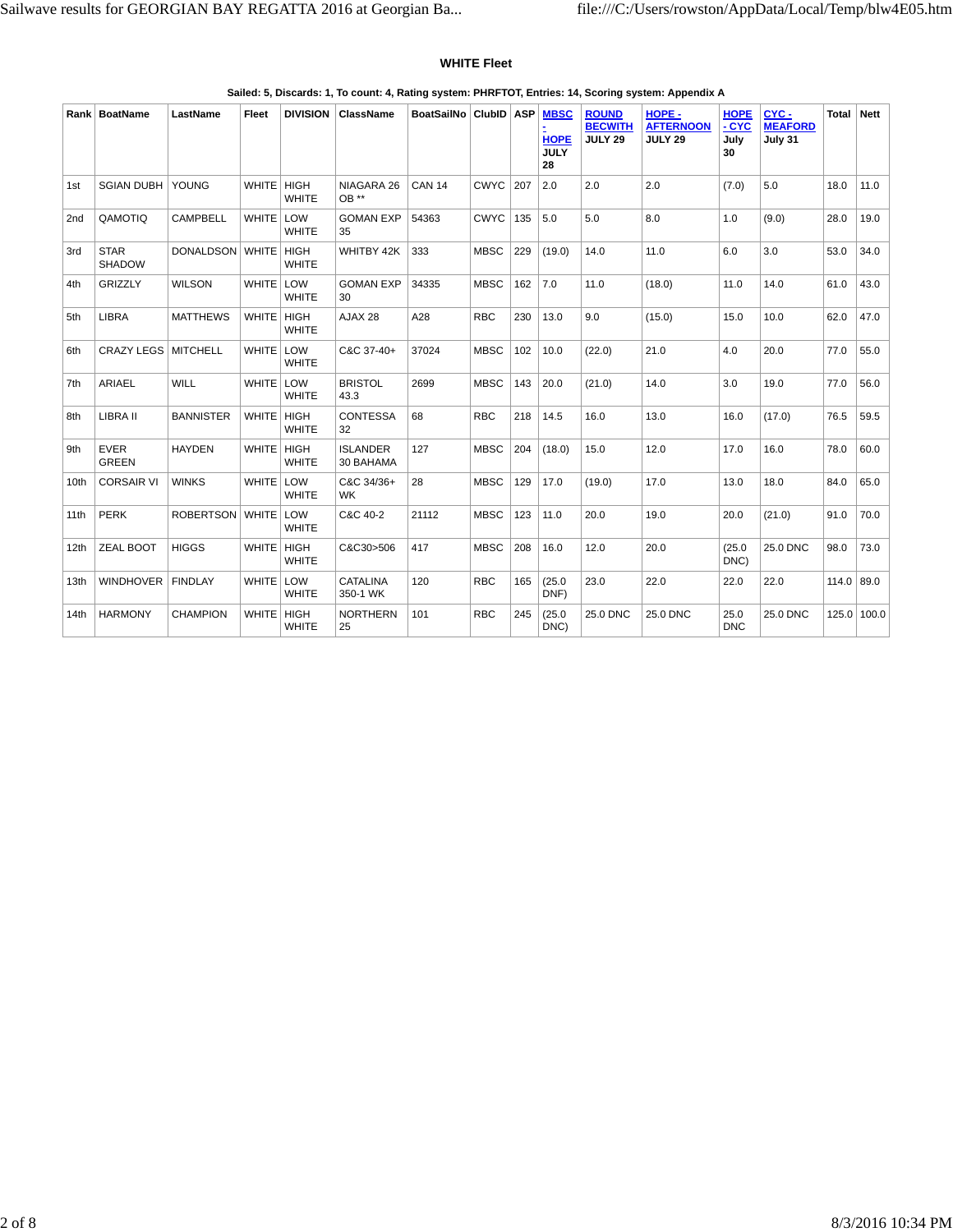#### **MBSC - HOPE - JULY 28**

**Start: Start 1, Finishes: Finish time, Time: 10:15, Distance: 15nm**

**Start: Start 3, Finishes: Finish time, Time: 10:25, Distance: 16nm**

**Start: Start 4, Finishes: Finish time, Time: 10:25, Distance: 16nm**

**Start: Start 2, Finishes: Finish time, Time: 10:15, Distance: 16nm**

| Rank           | <b>BoatName</b>                       | LastName              | Fleet                | <b>DIVISION</b>             | <b>ClassName</b>                    | <b>BoatSailNo</b> | ClubID                         | <b>ASP</b> | <b>Start</b> | Finish                   | Elapsed        | <b>Corrected Points</b> |      |
|----------------|---------------------------------------|-----------------------|----------------------|-----------------------------|-------------------------------------|-------------------|--------------------------------|------------|--------------|--------------------------|----------------|-------------------------|------|
| $\mathbf{1}$   | <b>BAD ATTITUDE CUS</b><br><b>MOD</b> | <b>BLETCHER/BURNS</b> | <b>FLYING</b>        | LOW<br><b>FLYING</b>        | <b>CARPENTER 28</b>                 | 25800             | <b>MBSC</b>                    | 138        | 10:25        |                          | 153752 5:12:52 | 5:28:32                 | 1.0  |
| $\overline{2}$ | <b>SGIAN DUBH</b>                     | <b>YOUNG</b>          | <b>WHITE</b>         | <b>HIGH</b><br><b>WHITE</b> | NIAGARA 26 OB **                    | <b>CAN 14</b>     | <b>CWYC</b>                    | 207        | 10:15        |                          | 161938 6:04:38 | 5:39:28                 | 2.0  |
| 3              | <b>SHANNON I</b>                      | <b>OWSTON</b>         | <b>FLYING   HIGH</b> | <b>FLYING</b>               | C&C 30 > 506                        | 428               | <b>RBC</b>                     | 183        | 10:25        |                          | 162323 5:58:23 | 5:47:21                 | 3.0  |
| $\overline{4}$ | LOLLYGAG                              | <b>MURPHY</b>         | FLYING   HIGH        | <b>FLYING</b>               | CS33                                | 3477              | <b>BAYPORT</b>                 | 148        | 10:25        |                          | 161013 5:45:13 | 5:55:54                 | 4.0  |
| 5              | QAMOTIQ                               | <b>CAMPBELL</b>       | <b>WHITE</b>         | LOW<br><b>WHITE</b>         | <b>GOMAN EXP 35</b>                 | 54363             | <b>CWYC</b>                    | 135        | 10:15        |                          | 155259 5:37:59 | 5:56:53                 | 5.0  |
| 6              | <b>TARGA</b>                          | <b>WOOLNOUGH</b>      | <b>FLYING</b>        | LOW<br><b>FLYING</b>        | <b>BENETEAU 1ST</b><br>10R **       | <b>CAN 30</b>     | <b>CWYC</b>                    | 89         | 10:25        |                          | 153645 5:11:45 | 6:00:04                 | 6.0  |
| $\overline{7}$ | <b>GRIZZLY</b>                        | <b>WILSON</b>         | <b>WHITE</b>         | LOW<br><b>WHITE</b>         | GOMAN EXP 30                        | 34335             | <b>MBSC</b>                    | 162        | 10:15        |                          | 161428 5:59:28 | 6:01:23                 | 7.0  |
| 8              | <b>BUSH WACKER</b>                    | <b>REE</b>            | <b>FLYING LOW</b>    | <b>FLYING</b>               | SOVEREL 33-2 IB                     | 26                | <b>CWYC</b>                    | 88         | 10:25        |                          | 153805 5:13:05 | 6:02:20                 | 8.0  |
| 9              | <b>EROICA</b>                         | WIMMER/PALMER         | <b>FLYING   HIGH</b> | <b>FLYING</b>               | ELVSTROM 32<br><b>MOD</b>           | 34093             | <b>THYC</b>                    | 154        | 10:25        |                          | 162318 5:58:18 | 6:05:24                 | 9.0  |
| 10             | <b>CRAZY LEGS</b>                     | <b>MITCHELL</b>       | <b>WHITE</b>         | LOW<br><b>WHITE</b>         | C&C 37-40+                          | 37024             | <b>MBSC</b>                    | 102        |              | 10:15   154110   5:26:10 |                | 6:06:59                 | 10.0 |
| 11             | <b>PERK</b>                           | <b>ROBERTSON</b>      | <b>WHITE</b>         | LOW<br><b>WHITE</b>         | C&C 40-2                            | 21112             | <b>MBSC</b>                    | 123        |              | 10:15   160635   5:51:35 |                | 6:19:44                 | 11.0 |
| 12             | <b>REFUGE</b>                         | <b>HOOD</b>           | <b>FLYING</b>        | LOW<br><b>FLYING</b>        | C&C 34                              |                   | <b>HINSON</b><br><b>MARINA</b> | 139        |              | 10:15   162024   6:05:24 |                | 6:22:59                 | 12.0 |
| 13             | LIBRA                                 | <b>MATTHEWS</b>       | <b>WHITE</b>         | <b>HIGH</b><br><b>WHITE</b> | AJAX 28                             | A28               | <b>RBC</b>                     | 230        |              | 10:15   172754   7:12:54 |                | 6:28:20                 | 13.0 |
| 14             | LEVITY                                | <b>CAMPBELL</b>       | <b>FLYING HIGH</b>   | <b>FLYING</b>               | C&C30SD                             | 172               | <b>MBSC</b>                    | 192        |              | 10:25   172154   6:56:54 |                | 6:37:56                 | 14.5 |
| 14             | LIBRA II                              | <b>BANNISTER</b>      | <b>WHITE</b>         | <b>HIGH</b><br><b>WHITE</b> | CONTESSA 32                         | 68                | <b>RBC</b>                     | 218        |              | 10:15   173010   7:15:10 |                | 6:37:56                 | 14.5 |
| 16             | ZEAL BOOT                             | <b>HIGGS</b>          | <b>WHITE</b>         | <b>HIGH</b><br><b>WHITE</b> | C&C30>506                           | 417               | <b>MBSC</b>                    | 208        |              | 10:15   172316   7:08:16 |                | 6:38:03                 | 16.0 |
| 17             | <b>CORSAIR VI</b>                     | <b>WINKS</b>          | <b>WHITE</b>         | LOW<br><b>WHITE</b>         | C&C 34/36+ WK                       | 28                | <b>MBSC</b>                    | 129        |              | 10:15   163821   6:23:21 |                | 6:49:22                 | 17.0 |
| 18             | <b>EVER GREEN</b>                     | <b>HAYDEN</b>         | <b>WHITE</b>         | <b>HIGH</b><br><b>WHITE</b> | <b>ISLANDER 30</b><br><b>BAHAMA</b> | 127               | <b>MBSC</b>                    | 204        |              | 10:15   173350   7:18:50 |                | 6:50:34                 | 18.0 |
| 19             | <b>STAR SHADOW</b>                    | <b>DONALDSON</b>      | <b>WHITE</b>         | <b>HIGH</b><br><b>WHITE</b> | WHITBY 42K                          | 333               | <b>MBSC</b>                    | 229        |              | 10:15   175611   7:41:11 |                | 6:54:22                 | 19.0 |
| 20             | ARIAEL                                | WILL                  | <b>WHITE</b>         | LOW<br><b>WHITE</b>         | BRISTOL 43.3                        | 2699              | <b>MBSC</b>                    | 143        |              | 10:15   172322   7:08:22 |                | 7:25:41                 | 20.0 |
| 21             | <b>CRAZY EIGHT</b>                    | WIMMER/POWELL         | <b>FLYING</b>        | LOW<br><b>FLYING</b>        | <b>BENETEAU 1ST</b><br>36.7SD       | 130               | <b>THYC</b>                    | 84         | 10:20        |                          | <b>DNF</b>     |                         | 25.0 |
| 21             | <b>ARDA</b>                           | <b>WARMELINK</b>      | <b>FLYING HIGH</b>   | <b>FLYING</b>               | <b>GOMAN EXP 30</b>                 | 16                | <b>RBC</b>                     | 148        | 10:20        |                          | <b>DNF</b>     |                         | 25.0 |
| 21             | <b>WINDHOVER</b>                      | <b>FINDLAY</b>        | <b>WHITE</b>         | LOW<br><b>WHITE</b>         | CATALINA 350-1<br><b>WK</b>         | 120               | <b>RBC</b>                     | 165        | $10:00$ dnf  |                          | <b>DNF</b>     |                         | 25.0 |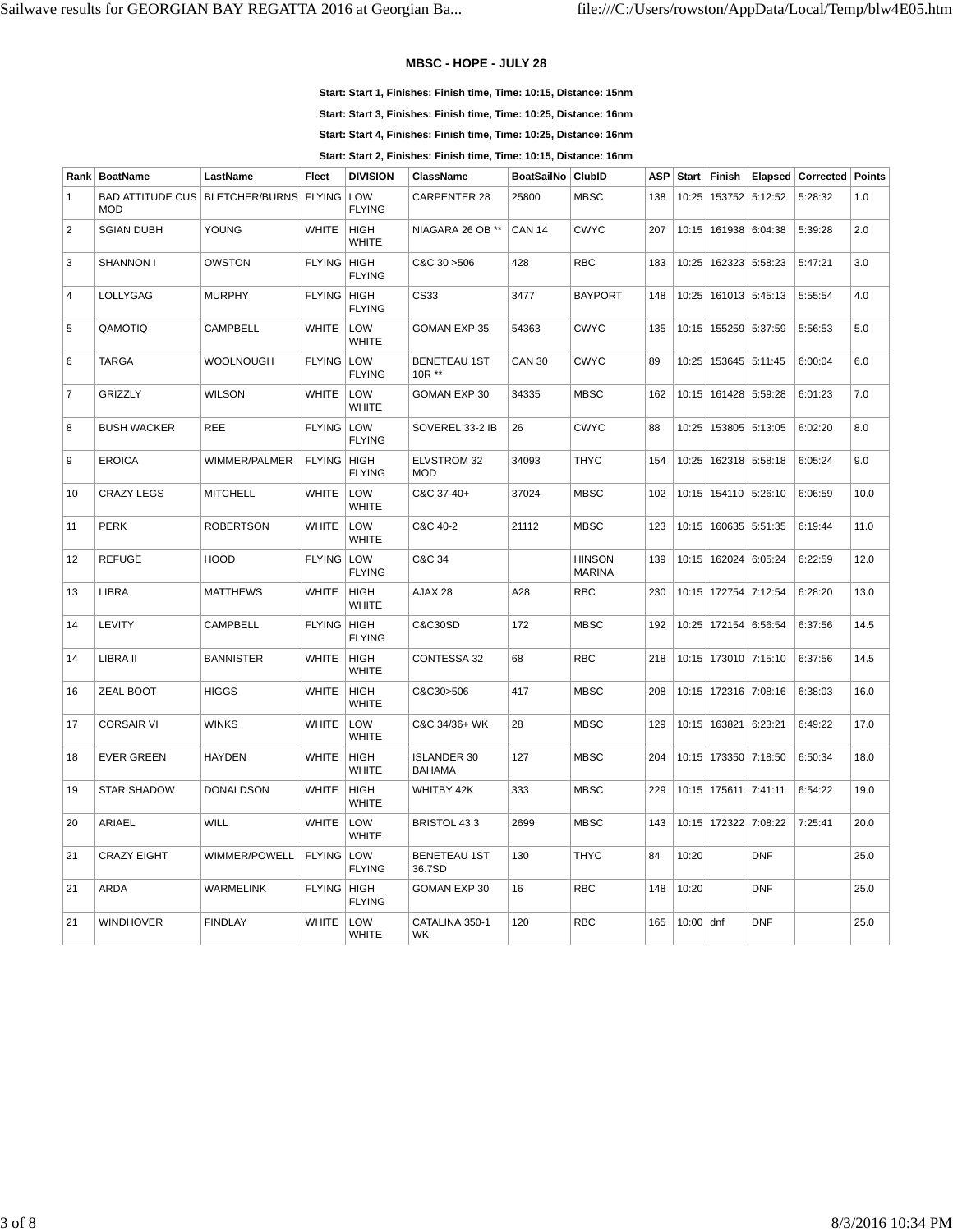## **ROUND BECWITH - JULY 29**

**Start: Start 1, Finishes: Finish time, Time: 0925**

**Start: Start 1, Finishes: Finish time, Time: 0925**

**Start: Start 2, Finishes: Finish time, Time: 0935**

**Start: Start 2, Finishes: Finish time, Time: 0935**

| Rank           | <b>BoatName</b>                       | LastName                | Fleet         | <b>DIVISION</b>              | <b>ClassName</b>                    | <b>BoatSailNo</b> | ClubID                         | <b>ASP</b> |      | Start   Finish | Elapsed        | Corrected | <b>Points</b> |
|----------------|---------------------------------------|-------------------------|---------------|------------------------------|-------------------------------------|-------------------|--------------------------------|------------|------|----------------|----------------|-----------|---------------|
| $\mathbf{1}$   | <b>BAD ATTITUDE CUS</b><br><b>MOD</b> | BLETCHER/BURNS   FLYING |               | LOW<br><b>FLYING</b>         | <b>CARPENTER 28</b>                 | 25800             | <b>MBSC</b>                    | 138        | 0935 | 112736         | 1:52:36        | 1:58:14   | 1.0           |
| $\overline{2}$ | <b>SGIAN DUBH</b>                     | <b>YOUNG</b>            | <b>WHITE</b>  | <b>HIGH</b><br><b>WHITE</b>  | NIAGARA 26 OB **                    | <b>CAN 14</b>     | <b>CWYC</b>                    | 207        | 0925 |                | 113352 2:08:52 | 1:59:58   | 2.0           |
| 3              | <b>EROICA</b>                         | WIMMER/PALMER           | <b>FLYING</b> | HIGH<br><b>FLYING</b>        | ELVSTROM 32<br><b>MOD</b>           | 34093             | <b>THYC</b>                    | 154        | 0935 | 113330         | 1:58:30        | 2:00:51   | 3.0           |
| $\overline{4}$ | <b>CRAZY EIGHT</b>                    | WIMMER/POWELL           | FLYING LOW    | <b>FLYING</b>                | <b>BENETEAU 1ST</b><br>36.7SD       | 130               | <b>THYC</b>                    | 84         | 0935 |                | 111926 1:44:26 | 2:01:52   | 4.0           |
| 5              | QAMOTIQ                               | <b>CAMPBELL</b>         | <b>WHITE</b>  | LOW<br><b>WHITE</b>          | <b>GOMAN EXP 35</b>                 | 54363             | <b>CWYC</b>                    | 135        | 0925 | 112101         | 1:56:01        | 2:02:30   | 5.0           |
| 6              | <b>SHANNON I</b>                      | OWSTON                  | <b>FLYING</b> | <b>HIGH</b><br><b>FLYING</b> | C&C 30 > 506                        | 428               | <b>RBC</b>                     | 183        | 0935 |                | 114250 2:07:50 | 2:03:54   | 6.0           |
| $\overline{7}$ | <b>ARDA</b>                           | <b>WARMELINK</b>        | <b>FLYING</b> | HIGH<br><b>FLYING</b>        | GOMAN EXP 30                        | 16                | <b>RBC</b>                     | 148        | 0935 |                | 113543 2:00:43 | 2:04:27   | 7.0           |
| 8              | <b>TARGA</b>                          | <b>WOOLNOUGH</b>        | <b>FLYING</b> | LOW<br><b>FLYING</b>         | <b>BENETEAU 1ST</b><br>$10R**$      | <b>CAN 30</b>     | <b>CWYC</b>                    | 89         | 0935 |                | 112255 1:47:55 | 2:04:38   | 8.0           |
| $9\,$          | <b>LIBRA</b>                          | <b>MATTHEWS</b>         | <b>WHITE</b>  | <b>HIGH</b><br><b>WHITE</b>  | AJAX 28                             | A28               | <b>RBC</b>                     | 230        | 0925 |                | 114502 2:20:02 | 2:05:37   | 9.0           |
| 10             | <b>BUSH WACKER</b>                    | <b>REE</b>              | FLYING LOW    | <b>FLYING</b>                | SOVEREL 33-2 IB                     | 26                | <b>CWYC</b>                    | 88         | 0935 |                | 112646 1:51:46 | 2:09:21   | 10.0          |
| 11             | <b>GRIZZLY</b>                        | <b>WILSON</b>           | <b>WHITE</b>  | LOW<br><b>WHITE</b>          | <b>GOMAN EXP 30</b>                 | 34335             | <b>MBSC</b>                    | 162        | 0925 |                | 113409 2:09:09 | 2:09:50   | 11.0          |
| 12             | <b>ZEAL BOOT</b>                      | <b>HIGGS</b>            | <b>WHITE</b>  | <b>HIGH</b><br><b>WHITE</b>  | C&C30>506                           | 417               | <b>MBSC</b>                    | 208        | 0925 |                | 114443 2:19:43 | 2:09:52   | 12.0          |
| 13             | LOLLYGAG                              | <b>MURPHY</b>           | <b>FLYING</b> | <b>HIGH</b><br><b>FLYING</b> | CS33                                | 3477              | <b>BAYPORT</b>                 | 148        | 0935 |                | 114127 2:06:27 | 2:10:22   | 13.0          |
| 14             | <b>STAR SHADOW</b>                    | <b>DONALDSON</b>        | <b>WHITE</b>  | <b>HIGH</b><br><b>WHITE</b>  | WHITBY 42K                          | 333               | <b>MBSC</b>                    | 229        | 0925 |                | 115117 2:26:17 | 2:11:26   | 14.0          |
| 15             | <b>EVER GREEN</b>                     | <b>HAYDEN</b>           | <b>WHITE</b>  | <b>HIGH</b><br><b>WHITE</b>  | <b>ISLANDER 30</b><br><b>BAHAMA</b> | 127               | <b>MBSC</b>                    | 204        | 0925 |                | 114534 2:20:34 | 2:11:31   | 15.0          |
| 16             | LIBRA II                              | <b>BANNISTER</b>        | <b>WHITE</b>  | <b>HIGH</b><br><b>WHITE</b>  | <b>CONTESSA 32</b>                  | 68                | <b>RBC</b>                     | 218        | 0925 |                | 115021 2:25:21 | 2:12:55   | 16.0          |
| 17             | <b>LEVITY</b>                         | CAMPBELL                | <b>FLYING</b> | HIGH<br><b>FLYING</b>        | C&C30SD                             | 172               | <b>MBSC</b>                    | 192        | 0935 |                | 115500 2:20:00 | 2:13:38   | 17.0          |
| 18             | <b>REFUGE</b>                         | <b>HOOD</b>             | <b>FLYING</b> | LOW<br><b>FLYING</b>         | C&C 34                              |                   | <b>HINSON</b><br><b>MARINA</b> | 139        | 0935 |                | 114310 2:08:10 | 2:14:20   | 18.0          |
| 19             | <b>CORSAIR VI</b>                     | <b>WINKS</b>            | <b>WHITE</b>  | LOW<br><b>WHITE</b>          | C&C 34/36+ WK                       | 28                | <b>MBSC</b>                    | 129        | 0925 |                | 113254 2:07:54 | 2:16:35   | 19.0          |
| 20             | <b>PERK</b>                           | <b>ROBERTSON</b>        | <b>WHITE</b>  | LOW<br><b>WHITE</b>          | C&C 40-2                            | 21112             | <b>MBSC</b>                    | 123        | 0925 |                | 113130 2:06:30 | 2:16:38   | 20.0          |
| 21             | <b>ARIAEL</b>                         | WILL                    | <b>WHITE</b>  | LOW<br><b>WHITE</b>          | BRISTOL 43.3                        | 2699              | <b>MBSC</b>                    | 143        | 0925 |                | 113634 2:11:34 | 2:16:53   | 21.0          |
| 22             | <b>CRAZY LEGS</b>                     | <b>MITCHELL</b>         | <b>WHITE</b>  | LOW<br><b>WHITE</b>          | C&C 37-40+                          | 37024             | <b>MBSC</b>                    | 102        | 0925 |                | 112807 2:03:07 | 2:18:31   | 22.0          |
| 23             | <b>WINDHOVER</b>                      | <b>FINDLAY</b>          | <b>WHITE</b>  | LOW<br><b>WHITE</b>          | CATALINA 350-1<br>WK                | 120               | <b>RBC</b>                     | 165        | 0925 |                | 115736 2:32:36 | 2:32:36   | 23.0          |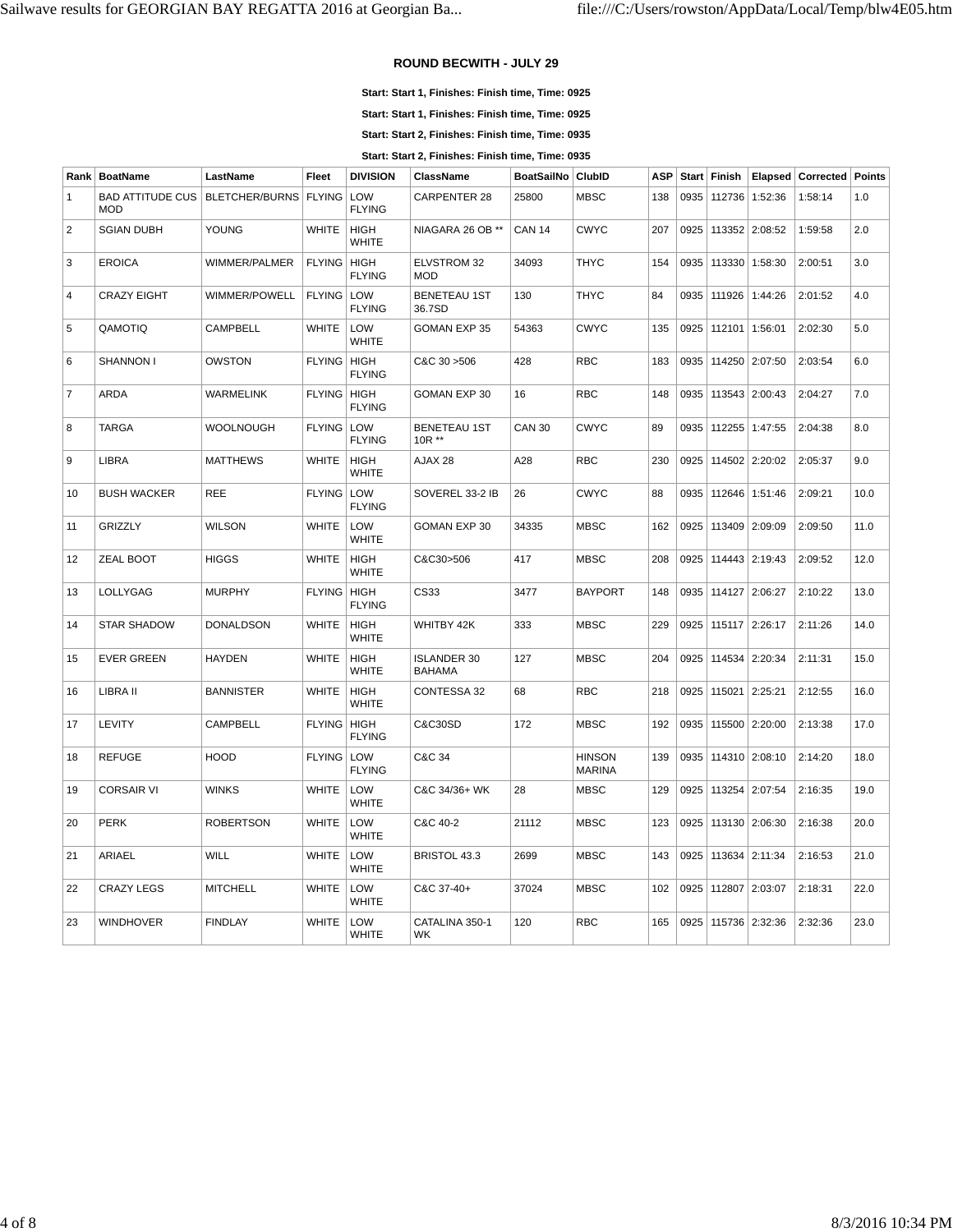## **HOPE - AFTERNOON - JULY 29**

**Start: Start 1, Finishes: Finish time, Time: 13:55**

**Start: Start 1, Finishes: Finish time, Time: 13:55**

**Start: Start 2, Finishes: Finish time, Time: 14:05**

**Start: Start 2, Finishes: Finish time, Time: 14:05**

| Rank           | <b>BoatName</b>                       | LastName                      | <b>Fleet</b>  | <b>DIVISION</b>              | <b>ClassName</b>                    | <b>BoatSailNo</b> | <b>ClubID</b>                  | <b>ASP</b> | Start | Finish           |         | Elapsed   Corrected   Points |      |
|----------------|---------------------------------------|-------------------------------|---------------|------------------------------|-------------------------------------|-------------------|--------------------------------|------------|-------|------------------|---------|------------------------------|------|
| $\mathbf{1}$   | <b>CRAZY EIGHT</b>                    | WIMMER/POWELL                 | <b>FLYING</b> | LOW<br><b>FLYING</b>         | <b>BENETEAU 1ST</b><br>36.7SD       | 130               | <b>THYC</b>                    | 84         | 14:05 | 16:52:55 2:47:55 |         | 3:15:56                      | 1.0  |
| 2              | <b>SGIAN DUBH</b>                     | YOUNG                         | <b>WHITE</b>  | <b>HIGH</b><br><b>WHITE</b>  | NIAGARA 26 OB **                    | <b>CAN 14</b>     | <b>CWYC</b>                    | 207        | 13:55 | 172708           | 3:32:08 | 3:17:29                      | 2.0  |
| 3              | <b>ARDA</b>                           | WARMELINK                     | <b>FLYING</b> | HIGH<br><b>FLYING</b>        | GOMAN EXP 30                        | 16                | <b>RBC</b>                     | 148        |       | 14:05 171634     | 3:11:34 | 3:17:30                      | 3.0  |
| $\overline{4}$ | SHANNON I                             | <b>OWSTON</b>                 | <b>FLYING</b> | <b>HIGH</b><br><b>FLYING</b> | C&C 30 > 506                        | 428               | <b>RBC</b>                     | 183        |       | 14:05 172906     | 3:24:06 | 3:17:49                      | 4.0  |
| 5              | <b>BAD ATTITUDE</b><br><b>CUS MOD</b> | BLETCHER/BURNS   FLYING   LOW |               | <b>FLYING</b>                | <b>CARPENTER 28</b>                 | 25800             | <b>MBSC</b>                    | 138        |       | 14:05 171527     | 3:10:27 | 3:19:59                      | 5.0  |
| 6              | <b>EROICA</b>                         | WIMMER/PALMER                 | FLYING HIGH   | <b>FLYING</b>                | <b>ELVSTROM 32</b><br><b>MOD</b>    | 34093             | <b>THYC</b>                    | 154        |       | 14:05   172115   | 3:16:15 | 3:20:08                      | 6.0  |
| $\overline{7}$ | <b>TARGA</b>                          | WOOLNOUGH                     | <b>FLYING</b> | LOW<br><b>FLYING</b>         | <b>BENETEAU 1ST</b><br>10R **       | <b>CAN 30</b>     | <b>CWYC</b>                    | 89         |       | 14:05   170358   | 2:58:58 | 3:26:42                      | 7.0  |
| 8              | QAMOTIQ                               | CAMPBELL                      | <b>WHITE</b>  | LOW<br><b>WHITE</b>          | <b>GOMAN EXP 35</b>                 | 54363             | <b>CWYC</b>                    | 135        |       | 13:55 171139     | 3:16:39 | 3:27:39                      | 8.0  |
| 9              | <b>LOLLYGAG</b>                       | <b>MURPHY</b>                 | <b>FLYING</b> | HIGH<br><b>FLYING</b>        | CS33                                | 3477              | <b>BAYPORT</b>                 | 148        | 14:05 | 172626           | 3:21:26 | 3:27:40                      | 9.0  |
| 10             | <b>LEVITY</b>                         | CAMPBELL                      | <b>FLYING</b> | HIGH<br><b>FLYING</b>        | C&C30SD                             | 172               | <b>MBSC</b>                    | 192        | 14:05 | 174347           | 3:38:47 | 3:28:50                      | 10.0 |
| 11             | <b>STAR SHADOW</b>                    | <b>DONALDSON</b>              | <b>WHITE</b>  | <b>HIGH</b><br><b>WHITE</b>  | WHITBY 42K                          | 333               | <b>MBSC</b>                    | 229        | 13:55 | 174922           | 3:54:22 | 3:30:34                      | 11.0 |
| 12             | <b>EVER GREEN</b>                     | <b>HAYDEN</b>                 | <b>WHITE</b>  | <b>HIGH</b><br><b>WHITE</b>  | <b>ISLANDER 30</b><br><b>BAHAMA</b> | 127               | <b>MBSC</b>                    | 204        |       | 13:55 174143     | 3:46:43 | 3:32:07                      | 12.0 |
| 13             | LIBRA II                              | <b>BANNISTER</b>              | <b>WHITE</b>  | <b>HIGH</b><br><b>WHITE</b>  | CONTESSA 32                         | 68                | <b>RBC</b>                     | 218        | 13:55 | 174907           | 3:54:07 | 3:34:05                      | 13.0 |
| 14             | <b>ARIAEL</b>                         | <b>WILL</b>                   | <b>WHITE</b>  | LOW<br>WHITE                 | BRISTOL 43.3                        | 2699              | <b>MBSC</b>                    | 143        |       | 13:55 172058     | 3:25:58 | 3:34:17                      | 14.0 |
| 15             | <b>LIBRA</b>                          | <b>MATTHEWS</b>               | <b>WHITE</b>  | <b>HIGH</b><br><b>WHITE</b>  | AJAX 28                             | A28               | <b>RBC</b>                     | 230        |       | 13:55   175538   | 4:00:38 | 3:35:52                      | 15.0 |
| 16             | <b>REFUGE</b>                         | HOOD                          | <b>FLYING</b> | LOW<br><b>FLYING</b>         | C&C 34                              |                   | <b>HINSON</b><br><b>MARINA</b> | 139        | 14:05 | 173519           | 3:30:19 | 3:40:26                      | 16.0 |
| 17             | <b>CORSAIR VI</b>                     | <b>WINKS</b>                  | <b>WHITE</b>  | LOW<br><b>WHITE</b>          | C&C 34/36+ WK                       | 28                | <b>MBSC</b>                    | 129        | 13:55 | 172255           | 3:27:55 | 3:42:02                      | 17.0 |
| 18             | <b>GRIZZLY</b>                        | WILSON                        | <b>WHITE</b>  | LOW<br><b>WHITE</b>          | GOMAN EXP 30                        | 34335             | <b>MBSC</b>                    | 162        |       | 13:55 173629     | 3:41:29 | 3:42:40                      | 18.0 |
| 19             | <b>PERK</b>                           | <b>ROBERTSON</b>              | <b>WHITE</b>  | LOW<br><b>WHITE</b>          | C&C 40-2                            | 21112             | <b>MBSC</b>                    | 123        | 13:55 | 172246           | 3:27:46 | 3:44:24                      | 19.0 |
| 20             | ZEAL BOOT                             | <b>HIGGS</b>                  | <b>WHITE</b>  | <b>HIGH</b><br><b>WHITE</b>  | C&C30>506                           | 417               | <b>MBSC</b>                    | 208        | 13:55 | 175630           | 4:01:30 | 3:44:28                      | 20.0 |
| 21             | <b>CRAZY LEGS</b>                     | <b>MITCHELL</b>               | <b>WHITE</b>  | LOW<br><b>WHITE</b>          | C&C 37-40+                          | 37024             | <b>MBSC</b>                    | 102        |       | 13:55 172159     | 3:26:59 | 3:52:53                      | 21.0 |
| 22             | <b>WINDHOVER</b>                      | <b>FINDLAY</b>                | <b>WHITE</b>  | LOW<br><b>WHITE</b>          | CATALINA 350-1<br>WК                | 120               | <b>RBC</b>                     | 165        |       | 13:55 175945     | 4:04:45 | 4:04:45                      | 22.0 |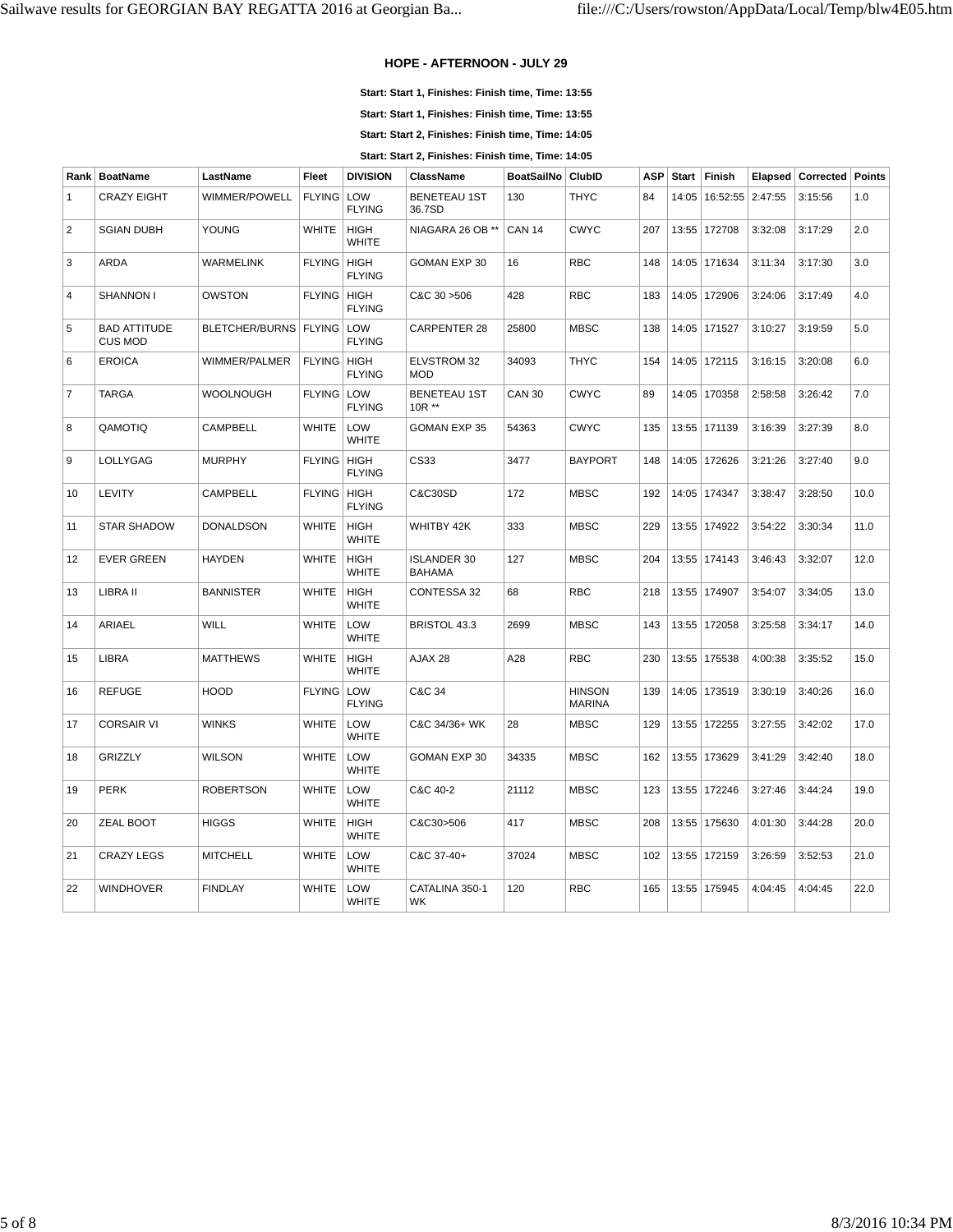## **HOPE - CYC - July 30**

**Start: Start 1, Finishes: Finish time, Time: 0925**

**Start: Start 2, Finishes: Finish time, Time: 0925**

**Start: Start 3, Finishes: Finish time, Time: 0935**

| Rank           | <b>BoatName</b>                                                | LastName         | <b>Fleet</b>  | <b>DIVISION</b>              | <b>ClassName</b>                    | BoatSailNo    | ClubID                         | <b>ASP</b> | <b>Start</b> | Finish |                | Elapsed   Corrected | <b>Points</b> |
|----------------|----------------------------------------------------------------|------------------|---------------|------------------------------|-------------------------------------|---------------|--------------------------------|------------|--------------|--------|----------------|---------------------|---------------|
| 1              | QAMOTIQ                                                        | <b>CAMPBELL</b>  | <b>WHITE</b>  | LOW<br><b>WHITE</b>          | <b>GOMAN EXP 35</b>                 | 54363         | <b>CWYC</b>                    | 135        | 0925         | 131149 | 3:46:49        | 3:59:30             | 1.0           |
| $\overline{2}$ | <b>CRAZY EIGHT</b>                                             | WIMMER/POWELL    | <b>FLYING</b> | LOW<br><b>FLYING</b>         | <b>BENETEAU 1ST</b><br>36.7SD       | 130           | <b>THYC</b>                    | 84         | 0935         | 131205 | 3:37:05        | 4:13:18             | 2.0           |
| 3              | ARIAEL                                                         | <b>WILL</b>      | <b>WHITE</b>  | LOW<br><b>WHITE</b>          | BRISTOL 43.3                        | 2699          | <b>MBSC</b>                    | 143        | 0925         |        | 133136 4:06:36 | 4:16:34             | 3.0           |
| 4              | <b>CRAZY LEGS</b>                                              | <b>MITCHELL</b>  | <b>WHITE</b>  | LOW<br><b>WHITE</b>          | C&C 37-40+                          | 37024         | <b>MBSC</b>                    | 102        | 0925         | 131455 | 3:49:55        | 4:18:41             | 4.0           |
| 5              | <b>TARGA</b>                                                   | <b>WOOLNOUGH</b> | FLYING LOW    | <b>FLYING</b>                | <b>BENETEAU 1ST</b><br>$10R**$      | <b>CAN 30</b> | <b>CWYC</b>                    | 89         | 0935         |        | 133342 3:58:42 | 4:35:41             | 5.0           |
| 6              | <b>STAR SHADOW</b>                                             | <b>DONALDSON</b> | <b>WHITE</b>  | <b>HIGH</b><br><b>WHITE</b>  | WHITBY 42K                          | 333           | <b>MBSC</b>                    | 229        | 0925         |        | 143820 5:13:20 | 4:41:31             | 6.0           |
| $\overline{7}$ | <b>SGIAN DUBH</b>                                              | <b>YOUNG</b>     | <b>WHITE</b>  | <b>HIGH</b><br><b>WHITE</b>  | NIAGARA 26 OB **                    | <b>CAN 14</b> | <b>CWYC</b>                    | 207        | 0925         | 143727 | 5:12:27        | 4:50:53             | 7.0           |
| 8              | <b>EROICA</b>                                                  | WIMMER/PALMER    | <b>FLYING</b> | <b>HIGH</b><br><b>FLYING</b> | ELVSTROM 32<br><b>MOD</b>           | 34093         | <b>THYC</b>                    | 154        | 0935         | 142859 | 4:53:59        | 4:59:48             | 8.0           |
| 9              | BAD ATTITUDE CUS   BLETCHER/BURNS   FLYING   LOW<br><b>MOD</b> |                  |               | <b>FLYING</b>                | CARPENTER 28                        | 25800         | <b>MBSC</b>                    | 138        | 0935         |        | 142059 4:45:59 | 5:00:18             | 9.0           |
| 10             | <b>ARDA</b>                                                    | <b>WARMELINK</b> | <b>FLYING</b> | HIGH<br><b>FLYING</b>        | GOMAN EXP 30                        | 16            | <b>RBC</b>                     | 148        | 0935         |        | 143432 4:59:32 | 5:08:48             | 10.0          |
| 11             | <b>GRIZZLY</b>                                                 | <b>WILSON</b>    | <b>WHITE</b>  | LOW<br><b>WHITE</b>          | <b>GOMAN EXP 30</b>                 | 34335         | <b>MBSC</b>                    | 162        | 0925         |        | 143700 5:12:00 | 5:13:40             | 11.0          |
| 12             | <b>BUSH WACKER</b>                                             | <b>REE</b>       | FLYING LOW    | <b>FLYING</b>                | SOVEREL 33-2 IB                     | 26            | <b>CWYC</b>                    | 88         | 0935         |        | 141209 4:37:09 | 5:20:45             | 12.0          |
| 13             | <b>CORSAIR VI</b>                                              | <b>WINKS</b>     | <b>WHITE</b>  | LOW<br><b>WHITE</b>          | C&C 34/36+ WK                       | 28            | <b>MBSC</b>                    | 129        | 0925         |        | 142900 5:04:00 | 5:24:38             | 13.0          |
| 14             | <b>LEVITY</b>                                                  | <b>CAMPBELL</b>  | FLYING   HIGH | <b>FLYING</b>                | C&C30SD                             | 172           | <b>MBSC</b>                    | 192        | 0935         |        | 152109 5:46:09 | 5:30:24             | 14.0          |
| 15             | <b>LIBRA</b>                                                   | <b>MATTHEWS</b>  | <b>WHITE</b>  | <b>HIGH</b><br><b>WHITE</b>  | AJAX 28                             | A28           | <b>RBC</b>                     | 230        | 0925         |        | 153850 6:13:50 | 5:35:21             | 15.0          |
| 16             | LIBRA II                                                       | <b>BANNISTER</b> | <b>WHITE</b>  | <b>HIGH</b><br><b>WHITE</b>  | CONTESSA 32                         | 68            | <b>RBC</b>                     | 218        | 0925         |        | 153715 6:12:15 | 5:40:24             | 16.0          |
| 17             | <b>EVER GREEN</b>                                              | <b>HAYDEN</b>    | <b>WHITE</b>  | <b>HIGH</b><br><b>WHITE</b>  | <b>ISLANDER 30</b><br><b>BAHAMA</b> | 127           | <b>MBSC</b>                    | 204        | 0925         | 152920 | 6:04:20        | 5:40:52             | 17.0          |
| 18             | <b>SHANNON I</b>                                               | <b>OWSTON</b>    | <b>FLYING</b> | HIGH<br><b>FLYING</b>        | C&C 30 > 506                        | 428           | <b>RBC</b>                     | 183        | 0935         |        | 152651 5:51:51 | 5:41:01             | 18.0          |
| 19             | LOLLYGAG                                                       | <b>MURPHY</b>    | <b>FLYING</b> | HIGH<br><b>FLYING</b>        | CS33                                | 3477          | <b>BAYPORT</b>                 | 148        | 0935         |        | 151615 5:41:15 | 5:51:49             | 19.0          |
| 20             | <b>PERK</b>                                                    | <b>ROBERTSON</b> | <b>WHITE</b>  | LOW<br><b>WHITE</b>          | C&C 40-2                            | 21112         | <b>MBSC</b>                    | 123        | 0925         | 145227 | 5:27:27        | 5:53:40             | 20.0          |
| 21             | <b>REFUGE</b>                                                  | <b>HOOD</b>      | FLYING LOW    | <b>FLYING</b>                | C&C 34                              |               | <b>HINSON</b><br><b>MARINA</b> | 139        | 0935         |        | 151731 5:42:31 | 5:59:00             | 21.0          |
| 22             | <b>WINDHOVER</b>                                               | <b>FINDLAY</b>   | <b>WHITE</b>  | LOW<br><b>WHITE</b>          | CATALINA 350-1<br>WK                | 120           | <b>RBC</b>                     | 165        | 0925         |        | 154246 6:17:46 | 6:17:46             | 22.0          |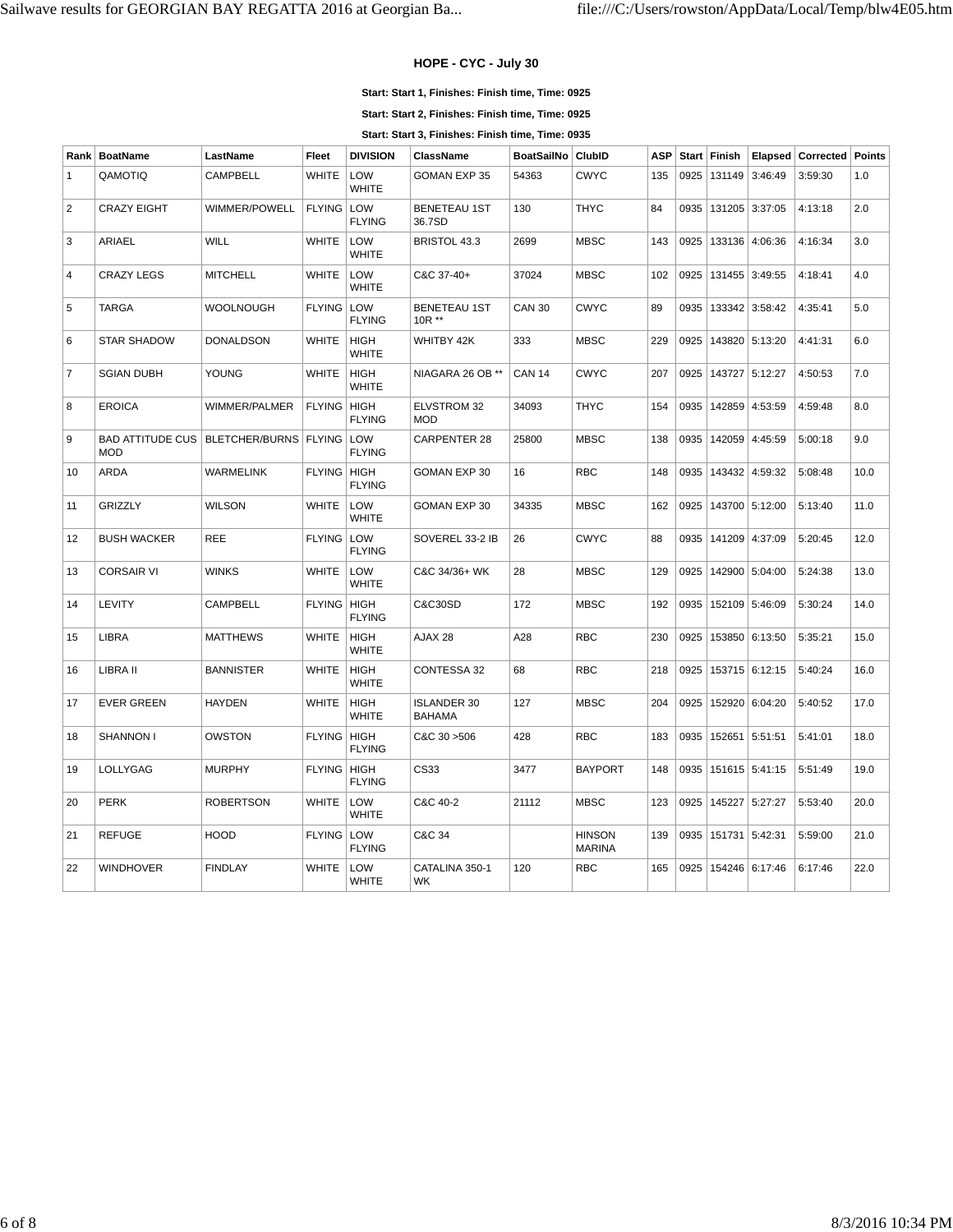## **CYC - MEAFORD - July 31**

#### **Start: Start 1, Finishes: Finish time, Time: 08:25**

**Start: Start 2, Finishes: Finish time, Time: 08:25, Distance: 17nm**

**Start: Start 3, Finishes: Finish time, Time: 08:35, Distance: 17nm**

| Rank           | <b>BoatName</b>                                                | LastName         | Fleet                | <b>DIVISION</b>             | <b>ClassName</b>                    | <b>BoatSailNo</b> | <b>ClubID</b>                  | <b>ASP</b> | <b>Start</b> | Finish                   | Elapsed        | <b>Corrected</b> | Points |
|----------------|----------------------------------------------------------------|------------------|----------------------|-----------------------------|-------------------------------------|-------------------|--------------------------------|------------|--------------|--------------------------|----------------|------------------|--------|
| $\mathbf{1}$   | BAD ATTITUDE CUS   BLETCHER/BURNS   FLYING   LOW<br><b>MOD</b> |                  |                      | <b>FLYING</b>               | <b>CARPENTER 28</b>                 | 25800             | <b>MBSC</b>                    | 138        | 08:35        | 111324                   | 2:38:24        | 2:46:20          | 1.0    |
| $\overline{2}$ | <b>EROICA</b>                                                  | WIMMER/PALMER    | <b>FLYING HIGH</b>   | <b>FLYING</b>               | <b>ELVSTROM 32</b><br><b>MOD</b>    | 34093             | <b>THYC</b>                    | 154        | 08:35        |                          | 112103 2:46:03 | 2:49:20          | 2.0    |
| 3              | <b>STAR SHADOW</b>                                             | <b>DONALDSON</b> | <b>WHITE</b>         | <b>HIGH</b><br>WHITE        | WHITBY 42K                          | 333               | <b>MBSC</b>                    | 229        | 08:25        | 113527 3:10:27           |                | 2:51:07          | 3.0    |
| 4              | ARDA                                                           | <b>WARMELINK</b> | <b>FLYING   HIGH</b> | <b>FLYING</b>               | GOMAN EXP 30                        | 16                | <b>RBC</b>                     | 148        | 08:35        | 112107 2:46:07           |                | 2:51:15          | 4.0    |
| 5              | <b>SGIAN DUBH</b>                                              | <b>YOUNG</b>     | <b>WHITE</b>         | <b>HIGH</b><br><b>WHITE</b> | NIAGARA 26 OB **                    | <b>CAN 14</b>     | <b>CWYC</b>                    | 207        | 08:25        |                          | 112909 3:04:09 | 2:51:26          | 5.0    |
| 6              | <b>LEVITY</b>                                                  | CAMPBELL         | FLYING   HIGH        | <b>FLYING</b>               | C&C30SD                             | 172               | <b>MBSC</b>                    | 192        |              | 08:35   113735   3:02:35 |                | 2:54:17          | 6.0    |
| $\overline{7}$ | <b>BUSH WACKER</b>                                             | REE              | FLYING LOW           | <b>FLYING</b>               | SOVEREL 33-2 IB                     | 26                | <b>CWYC</b>                    | 88         | 08:35        |                          | 110634 2:31:34 | 2:55:25          | 7.0    |
| 8              | <b>CRAZY EIGHT</b>                                             | WIMMER/POWELL    | FLYING LOW           | <b>FLYING</b>               | <b>BENETEAU 1ST</b><br>36.7SD       | 130               | <b>THYC</b>                    | 84         | 08:35        |                          | 110607 2:31:07 | 2:56:20          | 8.0    |
| 9              | QAMOTIQ                                                        | CAMPBELL         | <b>WHITE</b>         | LOW<br><b>WHITE</b>         | <b>GOMAN EXP 35</b>                 | 54363             | <b>CWYC</b>                    | 135        |              | 08:25   111329   2:48:29 |                | 2:57:54          | 9.0    |
| 10             | <b>LIBRA</b>                                                   | <b>MATTHEWS</b>  | <b>WHITE</b>         | <b>HIGH</b><br><b>WHITE</b> | AJAX 28                             | A28               | <b>RBC</b>                     | 230        | 08:25        |                          | 114504 3:20:04 | 2:59:28          | 10.0   |
| 11             | <b>SHANNON I</b>                                               | <b>OWSTON</b>    | FLYING HIGH          | <b>FLYING</b>               | C&C 30 > 506                        | 428               | <b>RBC</b>                     | 183        | 08:35        |                          | 114030 3:05:30 | 2:59:47          | 11.0   |
| 12             | <b>TARGA</b>                                                   | <b>WOOLNOUGH</b> | FLYING LOW           | <b>FLYING</b>               | <b>BENETEAU 1ST</b><br>$10R**$      | <b>CAN 30</b>     | <b>CWYC</b>                    | 89         | 08:35        |                          | 111059 2:35:59 | 3:00:09          | 12.0   |
| 13             | <b>REFUGE</b>                                                  | <b>HOOD</b>      | <b>FLYING LOW</b>    | <b>FLYING</b>               | C&C 34                              |                   | <b>HINSON</b><br><b>MARINA</b> | 139        | 08:35        |                          | 112654 2:51:54 | 3:00:10          | 13.0   |
| 14             | <b>GRIZZLY</b>                                                 | <b>WILSON</b>    | <b>WHITE</b>         | LOW<br><b>WHITE</b>         | <b>GOMAN EXP 30</b>                 | 34335             | <b>MBSC</b>                    | 162        | 08:25        | 112426 2:59:26           |                | 3:00:23          | 14.0   |
| 15             | LOLLYGAG                                                       | <b>MURPHY</b>    | <b>FLYING   HIGH</b> | <b>FLYING</b>               | CS33                                | 3477              | <b>BAYPORT</b>                 | 148        | 08:35        |                          | 113622 3:01:22 | 3:06:59          | 15.0   |
| 16             | <b>EVER GREEN</b>                                              | <b>HAYDEN</b>    | <b>WHITE</b>         | <b>HIGH</b><br>WHITE        | <b>ISLANDER 30</b><br><b>BAHAMA</b> | 127               | <b>MBSC</b>                    | 204        | 08:25        |                          | 114502 3:20:02 | 3:07:09          | 16.0   |
| 17             | LIBRA II                                                       | <b>BANNISTER</b> | <b>WHITE</b>         | <b>HIGH</b><br><b>WHITE</b> | <b>CONTESSA 32</b>                  | 68                | <b>RBC</b>                     | 218        | 08:25        |                          | 115333 3:28:33 | 3:10:42          | 17.0   |
| 18             | <b>CORSAIR VI</b>                                              | <b>WINKS</b>     | <b>WHITE</b>         | LOW<br><b>WHITE</b>         | C&C 34/36+ WK                       | 28                | <b>MBSC</b>                    | 129        | 08:25        | 112649 3:01:49           |                | 3:14:09          | 18.0   |
| 19             | <b>ARIAEL</b>                                                  | WILL             | <b>WHITE</b>         | LOW<br><b>WHITE</b>         | BRISTOL 43.3                        | 2699              | <b>MBSC</b>                    | 143        |              | 08:25   113608   3:11:08 |                | 3:18:51          | 19.0   |
| 20             | <b>CRAZY LEGS</b>                                              | <b>MITCHELL</b>  | <b>WHITE</b>         | LOW<br><b>WHITE</b>         | C&C 37-40+                          | 37024             | <b>MBSC</b>                    | 102        | 08:25        |                          | 112212 2:57:12 | 3:19:23          | 20.0   |
| 21             | <b>PERK</b>                                                    | <b>ROBERTSON</b> | <b>WHITE</b>         | LOW<br><b>WHITE</b>         | C&C 40-2                            | 21112             | <b>MBSC</b>                    | 123        |              | 08:25   113525   3:10:25 |                | 3:25:40          | 21.0   |
| 22             | <b>WINDHOVER</b>                                               | <b>FINDLAY</b>   | <b>WHITE</b>         | LOW<br><b>WHITE</b>         | CATALINA 350-1<br>WK                | 120               | <b>RBC</b>                     | 165        |              | 08:25   115938   3:34:38 |                | 3:34:38          | 22.0   |